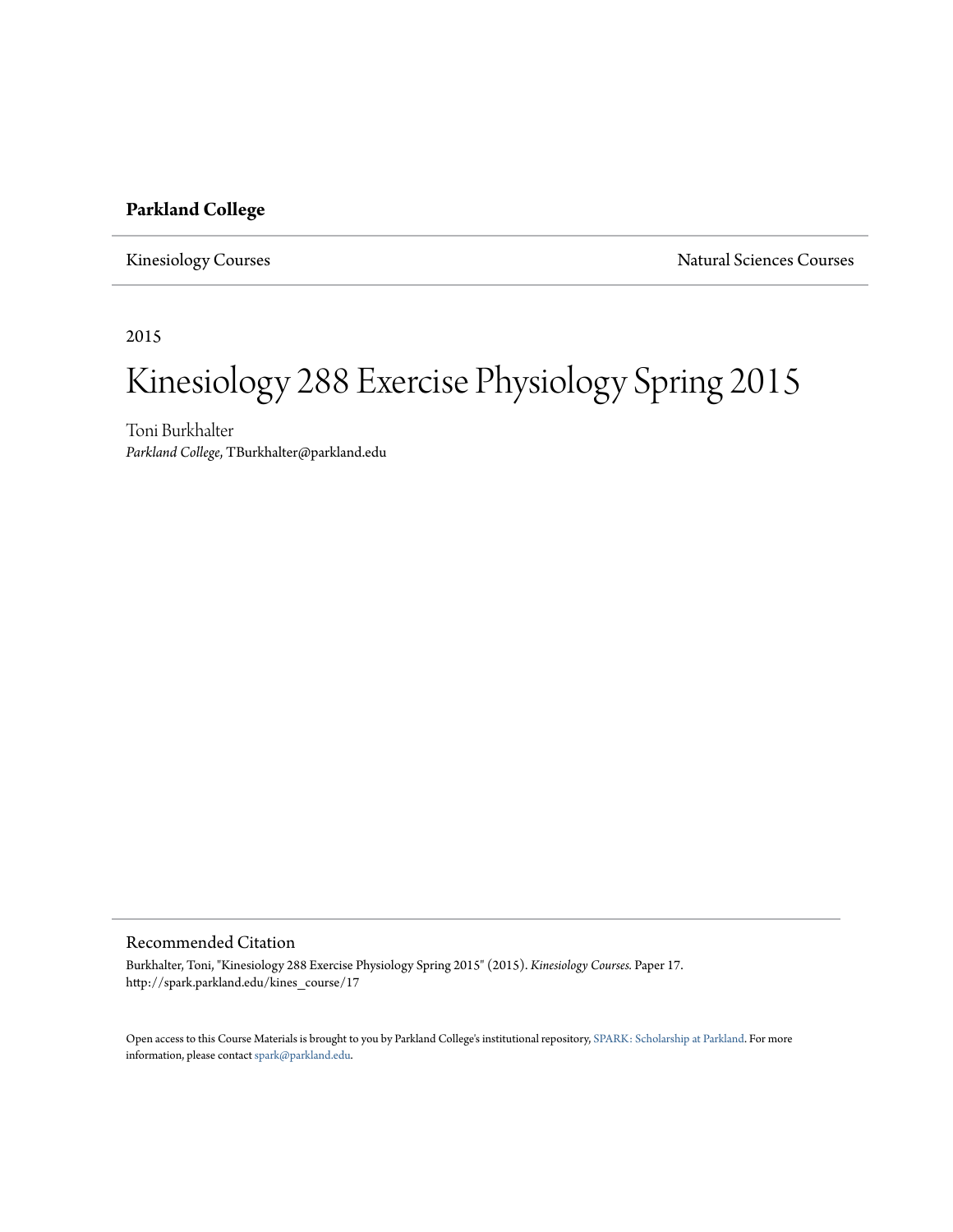# **KIN 288 SYLLABUS – SPRING 2015**

#### **COURSE TITLE:** Exercise Physiology

**DESCRIPTION:** Application of anatomy and physiology to human movement. Students will study how the body moves and physiological responses to exercise stress.

**PREREQUISITES:** Completion of BIO 111, BIO 122 or concurrent enrollment in BIO 122.

# **INSTRUCTOR:** Toni Burkhalter

**E‐mail:** E‐mail correspondence through Cobra course platform preferred If you cannot connect to Cobra, you can use TBurkhalter@parkland.edu **Phone:** 217‐351‐2469

**Student Hours:** *half hour following class on M and W and any other time by apt.* 

#### **TEXT (REQUIRED):**

- *The Physiology of Sport & Exercise. 5th Edition. Publisher: Human Kinetics.*
- *I‐Clicker, No Author, ISBN 0‐7167‐7939‐0, Publisher Mps*

#### **USEFUL WEBSITES:**

Parkland's Homepage: www.parkland.edu My Parkland (student e‐mail, semester grades, registration, etc) https://my.parkland.edu/ Parkland On-line: http://online.parkland.edu/ Direct link to Cobra (class platform): https://cobra.parkland.edu/

# **CAS – Center for Academic Success**

If you find yourself needing assistance of any kind to complete assignments, stay on top of readings, study for tests, or just to stay in school, please contact the Center for Academic Success in D120 at 353‐ 2005 or 351-2441. You may also email the CAS at CenterForAcademicSuccess@parkland.edu .Fax: 217/373‐3837

# **DISABILITIES**

If you believe you have a disability for which you may need an academic accommodation (e.g. an alternate testing environment, use of assistive technology or other classroom assistance), please contact: Cathy Robinson, Room U‐260, 217‐353‐2082, crobinson@parkland.edu

#### **MINIMUM COURSE OBJECTIVES:**

- Describe functions of the various body systems and their response to sport and exercise.
- Use current research in the field to understand the body's response to sport and exercise.
- Interpret information and provide practical and accurate guidance with respect to exercise.
- Describe principles of energy balance & discuss guidelines and standards for weight management.
- Describe the ways exercise can influence health, especially with regard to the development of heart disease, cancer, and osteoporosis.



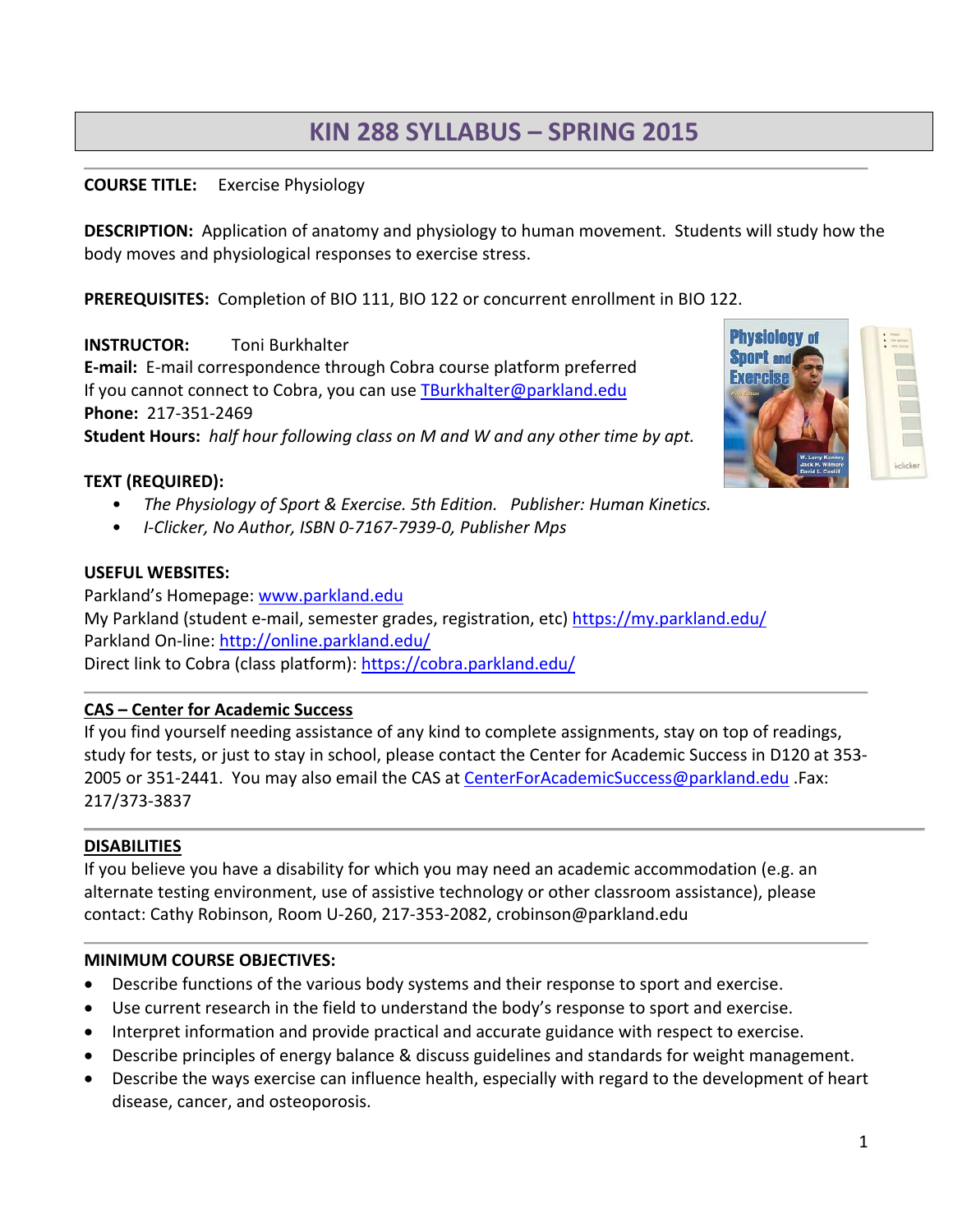#### **PARKLAND POLICIES:**

# *A Code of Conduct Reminder from the Parkland College Dean of Students*

All Parkland Students are expected to be responsible for their behavior. This includes monitoring your language and your behavior all around the campus, including in and out of classes. Please, think before you act! You are expected to respect yourself, your fellow students and your instructors. You have joined the Parkland College academic community. Be a good member of the community. View the Student Policy and Procedures Manual and Conduct Code on line at www.parkland.edu/studentLife/policies

*Academic Honesty:* Parkland College's values include honesty, integrity, and responsibility. Students, faculty, and staff are all expected to maintain academic integrity in their work and take collective responsibility for preventing violations of intellectual ownership. Academic dishonesty is unacceptable, and the institution is committed to helping students learn these values through development and growth. Personal commitment, honest work, and honest achievement are necessary characteristics for an educated person. The process of determining the consequences of academic dishonesty begins with the faculty member and may proceed to include the department chair and/or the Office of the Vice President for Academic Services. All Incidents of academic dishonesty, including developmental or punitive action, should be referred in writing to the Office of the Vice President for Academic Services. Academic Honesty can be broadly defined as performing academic work without cheating, fabrication, or plagiarism:

- a. Cheating: Using or attempting to use unauthorized materials, information, or study aids in any academic activity. Submitting as one's own work term papers, homework, and examinations that are not one's own work or for which a student received unauthorized help. Copying the work of another, or allowing another to copy one's own work, without proper acknowledgment.
- b. Fabrication: Falsifying or inventing any information or citation in an academic activity.
- c. Plagiarism: External information borrowed and directly quoted must be indicated by use of quotation marks, and any changes, omissions, or addition to the direct quotation must be shown in bracket, and the source documented. All cited external information that has been paraphrased and summarized must also be documented.
- d. Collaboration: Students at Parkland College are encouraged to work together on group projects, study, and other activities. However, work submitted to fulfill an assignment not specifically identified as a group activity must be substantially the work of the author. Instructors should provide guidelines to students to maintain the academic integrity of these collaborative activities. Collaboration beyond this constitutes academic misconduct.

#### **COURSE POLICIES:**

1. *Attendance.* Both regular attendance 3 days a week and logging into Cobra a minimum of every Wednesday morning is required. If you register late or fail to attend class for any reason, material missed will be recorded as a "0" in the gradebook. If you arrive to class late, sleep in class or text throughout class, you are not mentally present and it could be counted as an absence. Three unexcused absences will result in 40 points being deducted from a student's grade.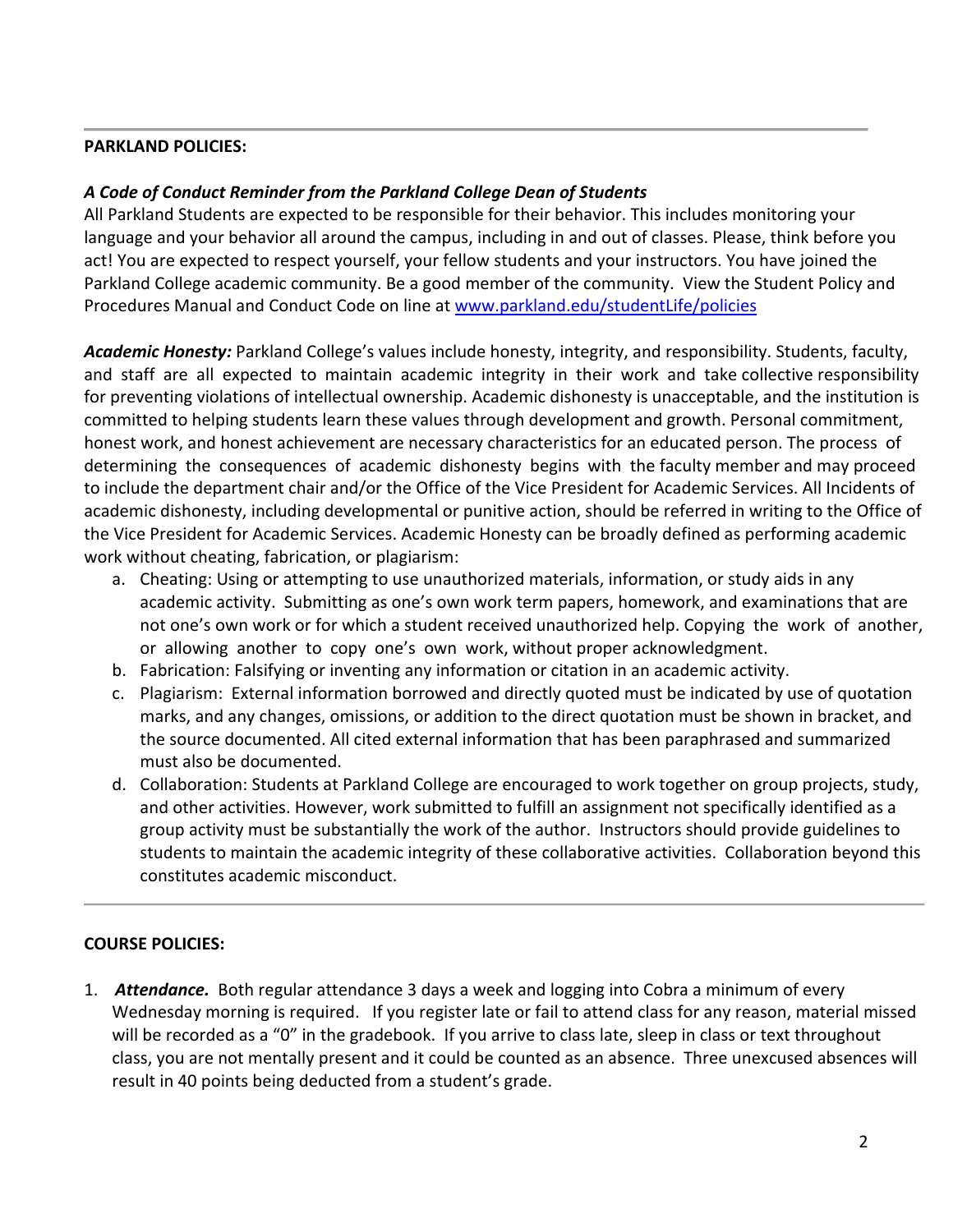- 2. *Withdrawals.* On the 5‐day roster, I am required to assess your attendance. If you have not attended the first week, you will be dropped with no refund of tuition or fees. After the 5‐day roster, you should not plan on an instructor withdrawal if you want to withdraw from the course. You are ultimately responsible for your own withdrawal by the withdrawal date. Non‐attendance after the 5‐day roster will result in an F
- 3. Module Quizzes Taken in the Natural Sciences Testing Center due before 11am on the due date. A 50point computer‐based, multiple‐choice quiz will be administered in the Natural Sciences Testing Center in L161 upon the completion of module. A total of six quizzes will be given. The lowest quiz score will be dropped. You will receive a point total for each quiz. Students must be in there seat in the testing center no later than 10:15am on/prior to the due date as the quiz closes at 11:00am the day it is due. You must bring a quarter to lock up your backpack/cell phone and your student ID for testing. *If you have approved* documentation (hospitalization, death in the family, etc) for missing two or more quizzes and need to make up a quiz, one quiz can be completed during finals week. Due to the nature of the class, more than one quiz *cannot be made up for any reason.*
- 4. *Labs Submitted Through Cobra due before 11am on the due date.* There are 12 labs held on Wednesdays. Unfortunately, regardless of circumstances, makeup labs are not provided for any reason due to restrictions on lab space, equipment and time. However, I understand that "life happens" and that a family emergency, a car accident, or a school sponsored event may prevent you from attending lab. Considering the above, the lowest **two** labs are dropped.
	- Each lab is worth 20 points and graded on accuracy
	- Late labs cannot be accepted
	- Due in Cobra prior to 11am the following Wednesday. For example, if a lab held on Wed 1/21 the Cobra submission would be due by 11am on Wednesday 1/28.

**The 20 lab points can be composed of a combination of the following:**

- Pre/Post-lab worksheet or quiz
- Lab participation
- Practical exam questions
- Critical thinking lab-related questions
- *5. Final Exam Taken in Classroom.* The final exam is a comprehensive final exam and could consist of multiple‐choice, fill in the blank and short answer. Parkland College requires that a final exam be given during final exam week. Early finals or make‐up finals cannot be administered, except in cases of medical emergencies or a death in the family.
- *6. Slow Computers/Bad Connections.* If you have more than one problem associated with a slow connection and/or a bad computer connection, please, contact me within an hour of the problem so I can help. **Call** me at 217-351-2469 or e-mail at TBurkhalter@parkland.edu if you cannot connect with me in Cobra.